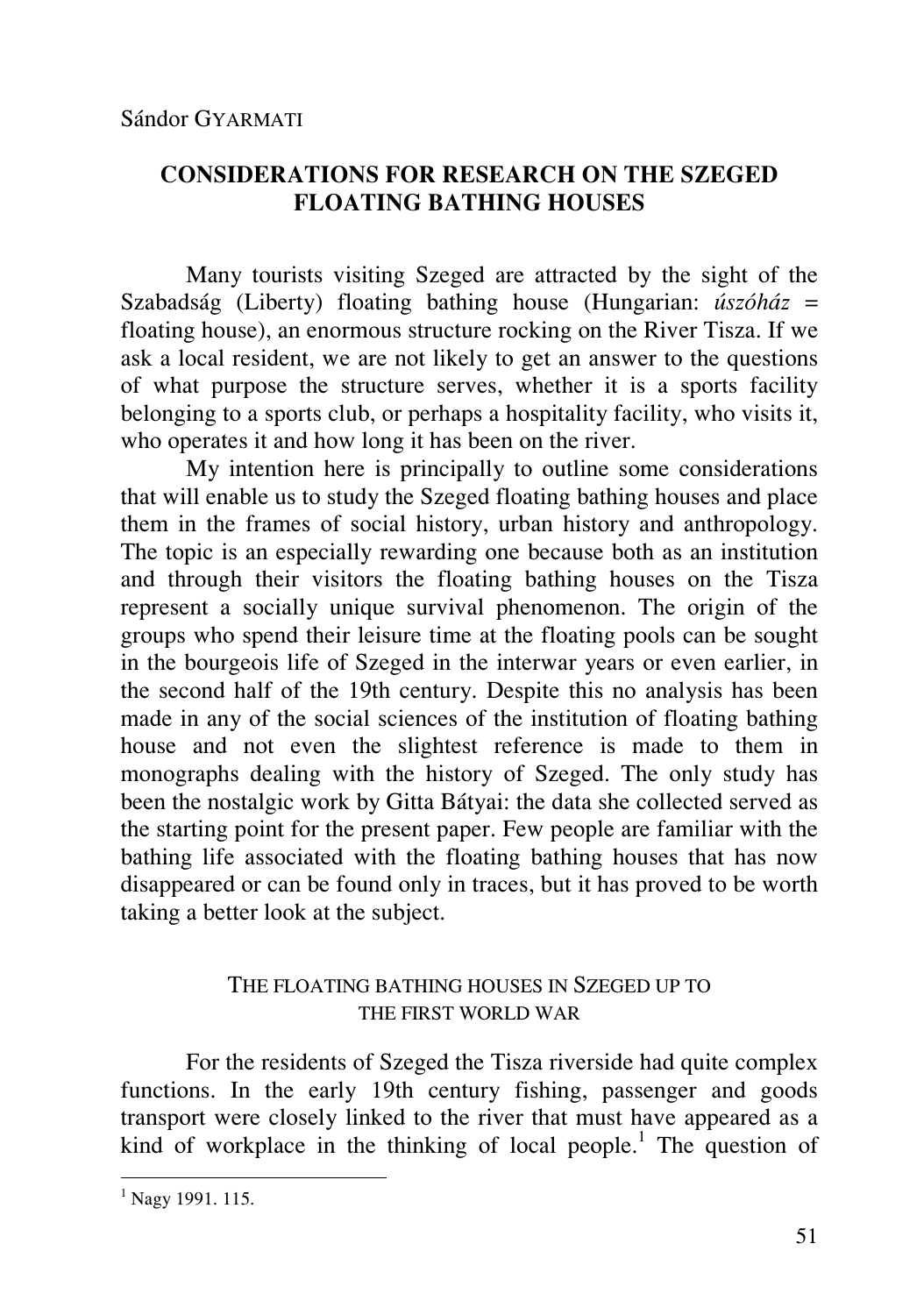regulation of the river bank provided a continuous topic for Szeged publicists.

In Europe, together with the urbanisation trends in the second half of the  $19<sup>th</sup>$  century a change also occurred in the way of life of the urban population. Through the welfare functions of the state that were then taking shape with the regulation of working hours, leisure time appeared in modern social frames in the life of urban workers. Bathing and the sports movements then emerging became a favourite way of spending time for the bourgeoisie, following the pattern of what had become a distinctive cultural phenomenon among the aristocratic stratum in Hungary. It was probably these new social demands that provided the justification for the floating bathing houses.

In the eyes of the Szeged middle class the Tisza must have been mainly a place for work, as bathing in the river did not correspond to the norms being shaped by the emerging bourgeois way of life. The free bathing areas beside the river designated by the city council in the mid- $19<sup>th</sup>$  century at the upper town lime kilns and at Boszorkánysziget (Witch Island) must have been a socially acceptable place for bathing only for workers and peasants.<sup>2</sup> For the bourgeoisie wishing to distinguish themselves visibly also in their way of life, the men, women and children regarded as naked using these stretches of the river together must have represented a moral taboo. They stayed away from the river, not only out of a sense of propriety, they were probably also deterred by the large number of deaths by drowning that remained a constant problem up to the end of the  $19<sup>th</sup>$  century.

The floating bathing houses that we know about from reports in the local press from the end of the 1850s opened a door to the Tisza for citizens of Szeged in two ways. $3$  Most importantly they removed from its original environment and "civilised" the space suitable for bathing that had earlier belonged to a foreign, dangerous Tisza and was linked to lower status groups. In the microcosm of the boat, visitors coming into contact with nature could feel safe both physically and emotionally as they did not have to distance themselves from their socially determined roles. The structure of the bathing house was also designed to meet the demand for separate bathing. Visitors were able to venture into the water of the Tisza in entirely separate, closed bathing cabins and in this way they could enjoy the pleasures of bathing in groups, but

 $\overline{a}$ 

<sup>2</sup> Bátyai 2003. 18.

<sup>3</sup> Bátyai 2003. 6.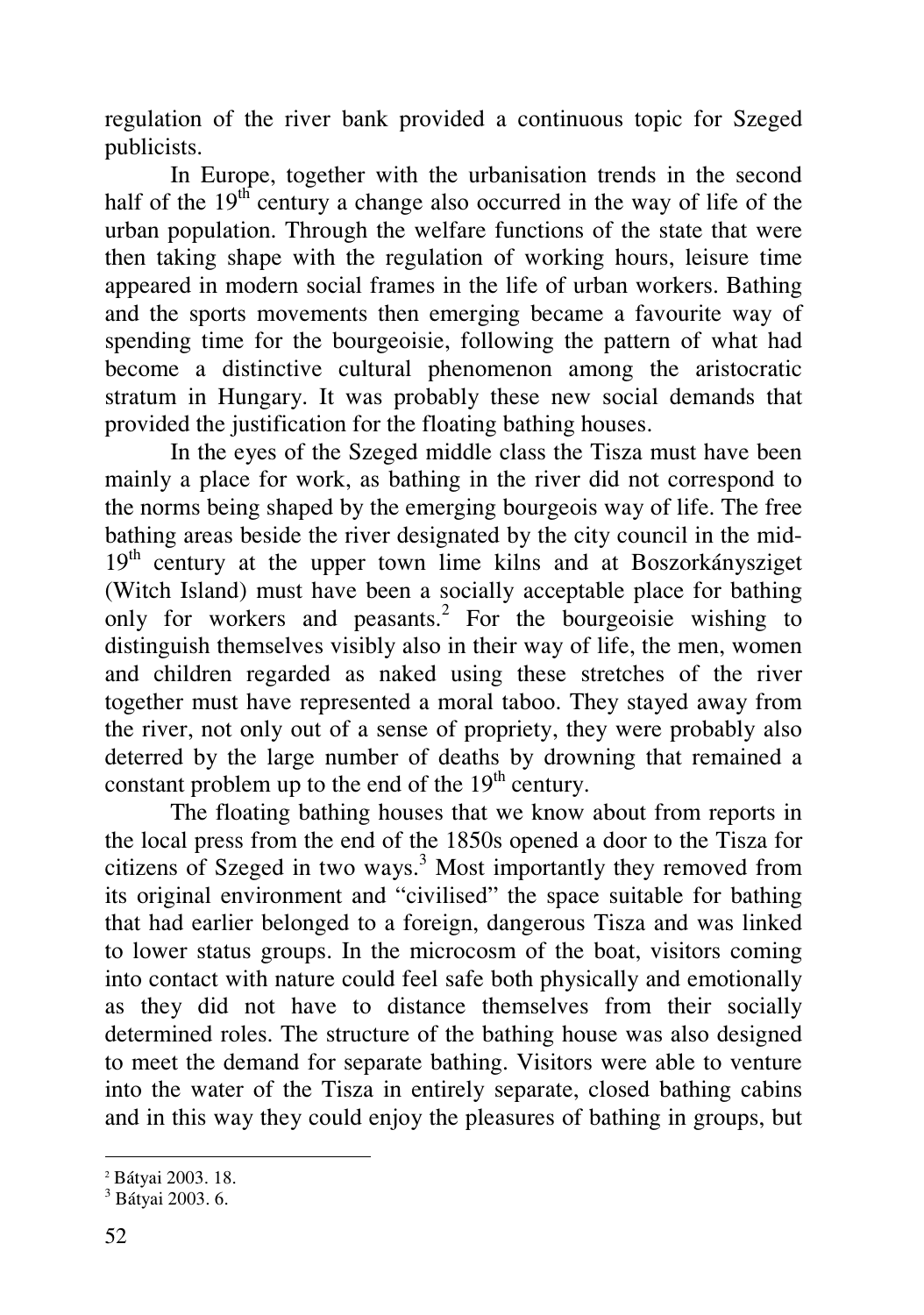separated. The Naschitz, for example, had eight such cabins of different sizes as well as a large pool.

The forms of group social contact were minutely regulated on the floating bathing houses visited by the bourgeoisie so that the accustomed values of everyday life were not violated in this context either. Twofold demands had to be taken into account in designing the boats. On the one hand they had to meet the demand for physical exercise and on the other also serve the demand for the extension of private life. According to the publicist the Neumann bathing house achieved this in the following way: "*It will have 64 changing rooms and 8 small private baths. The mirror bath where beginners will be taught to swim will be very big, allowing sufficient space for physical exercise. The family pool will be the most comfortable: the pool will be bigger than an average-sized room and it will be available on an hourly basis for families with members who do not wish to visit the public baths.*" 4

The bathing house not only offered the family an opportunity for relaxation, it is easy to see that it also provided the social frames of everyday life, ensuring the separation of men and women.<sup>5</sup> Bathing was available for women for relatively few hours, indicating that the urban bathing houses were operated mainly for men. Children were also given access, within the frame of swimming instruction that had become part of education. In contrast to the adult age group, it was only the socially accepted norms of physical education that justified their independent use of the bathing houses. $6$ 

It must also be kept in mind that according to the social notions of the time, bathing was mainly a collective forum, a form of outward show rather than enjoyment bringing refreshment. The distance required as desirable in bourgeois life had to be respected. $<sup>7</sup>$ </sup>

Among the persons ensuring the operation of the bathing house, the swimming master who ensured the guests' safety, and the swimming pool captain who made sure that the rules were respected, played an important part. The press of the period stresses the "military order" that prevailed in the bathing houses, regarding it as a positive feature; again this was something that corresponded to the demands of the bourgeoisie. All this was in sharp contrast with the practice that has

<sup>-</sup>4 Bátyai 2003. 4.

 $<sup>5</sup>$  From the 1860s the separation of the genders when bathing was the general practice in all</sup> baths regarded as elegant. Bátyai 2003. 8., 15., 17.

<sup>6</sup> Hadas 2002. 24.

 $<sup>7</sup>$  Gyáni 2002.</sup>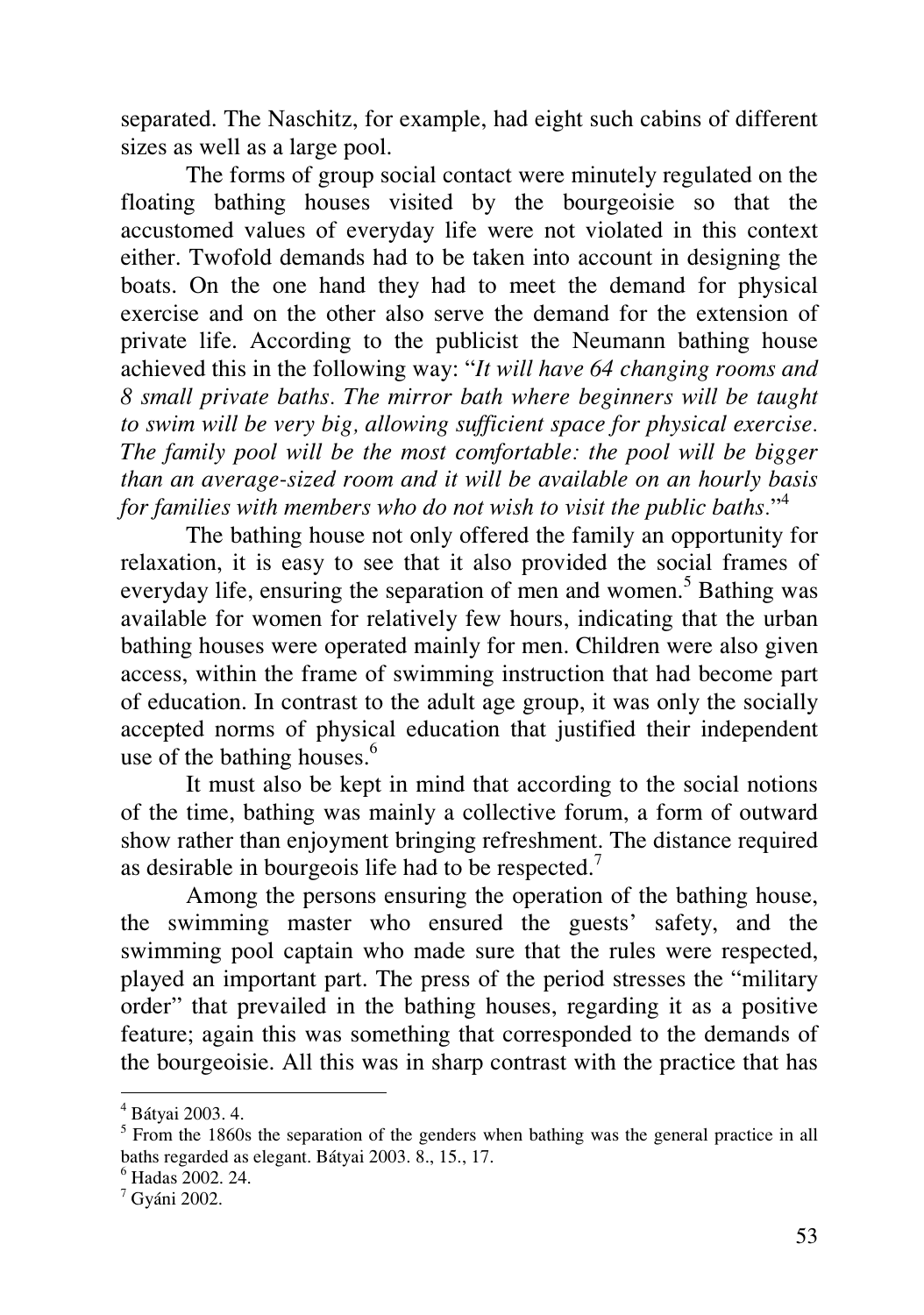arisen among the lower social strata, considered to be without any system.

Some elements of bathing house life must have been borrowed from the bathing culture developed and maintained by the wealthy stratum, although differences can also be observed. In its late  $19<sup>th</sup>$ century form bathing was much more associated with visits to popular spas in the Austro-Hungarian Monarchy. For those who lived the life of wealthy aristocrats, visits to Karlstadt, Bártfa and other renowned spas often served as exotic attractions. For centuries bathing had been part of the way of life of the nobility and it was only from the end of the  $18<sup>th</sup>$ century that it became part of the culture of the middle class. The rites developed in the spas became concomitants of cultural adaptation and were indispensable in ensuring that different social strata and age groups could holiday together without friction.<sup>8</sup> Popular topics of conversation for visitors, apart from discussing their own health problems, included international novelties and gossip about various members of the closed societies.<sup>9</sup> For the rural middle class in particular, the floating bathing houses with their own spa did not have such an attraction. They were part of the bourgeois milieu where the more prosperous middle class could rest after work in a pleasant environment.

Two further factors that led to the reshaping of bathing house life in the  $20<sup>th</sup>$  century also need to be mentioned. I have already mentioned that drowning often occurred along the stretch of the river bank designated for the poorer strata. After a number of plans that were not carried through, in 1894 the municipal council built a public baths on the Upper Town stretch; these operated until 1923 with a number of renovations. However, this single facility was not able to meet all the demand and there was no decline in the number of deaths by drowning. Although safe bathing for the broad popular strata was not achieved, the attempt does indicate that welfare efforts were being made. Another measure that did not have a major impact was the gesture made by the owners of the larger floating bathing houses (Mór Neumann and István Regdon) providing free swimming instruction for orphans and setting aside cheap baths for low-income visitors. Besides improving their public image, this charity on the part of the entrepreneurs enabled

 8 Kósa 1999. 156.

<sup>&</sup>lt;sup>9</sup> Kósa 1999. 168.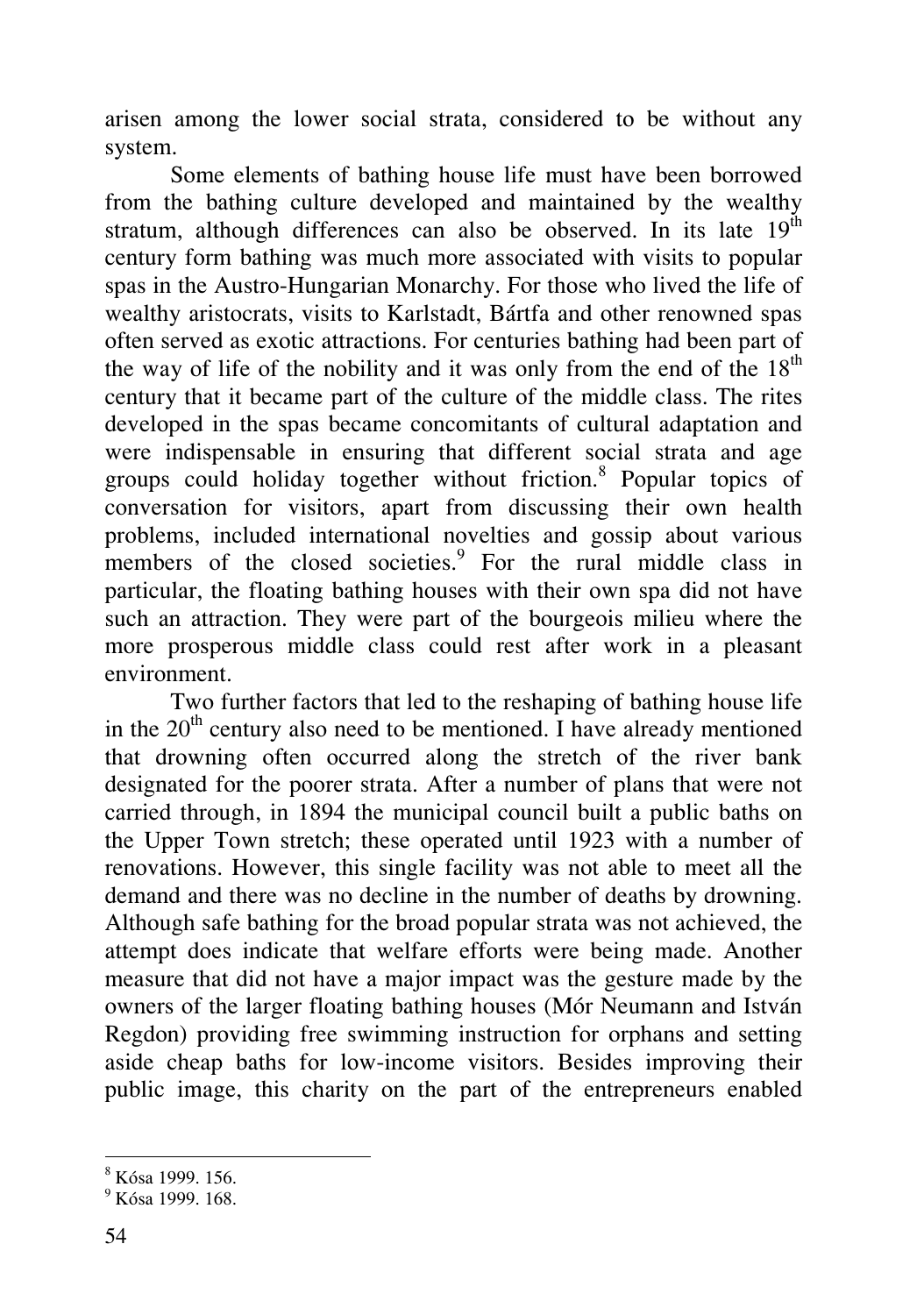poorer people to enjoy physical culture and develop a connection with the water.

The other factor that changed the image of bathing house culture was the appearance of sports associations. A Rowing Society had been operating continuously in Szeged since 1870 and had a centrally located boathouse beside the Inner Town bridge, it was not until the early  $20<sup>th</sup>$ century that facilities of this kind began to increase in number.<sup>10</sup> They brought a further change and widening in the connection of the city dwellers to the river. If the bathing houses could be regarded as bridgeheads of urban life in the  $19<sup>th</sup>$  century, it was with the appearance of the boats of the sports associations at the turn of the  $19<sup>th</sup>$  to the  $20<sup>th</sup>$ century that people took full possession of the river.

#### THE FLOATING BATHING HOUSES UP TO THE SECOND WORLD WAR

The many floating bathing houses built in the first half of the  $20<sup>th</sup>$ century differed from the baths operated by the entrepreneurs in a number of respects. One of the most significant differences was the changed ownership form. Members of the sports associations formed at the turn of the century and building or buying floating bathing houses on the Tisza used the facilities not as paying, temporary guests but as part-owners.

The Szeged Boating Society that had existed since 1870 and had taken part in the rescue operations during the Great Flood of 1879 in a certain sense represented a transition between boathouses where the emphasis was on sport and the elegant bathing places. Their bathing houses that from 1894 were located beside the Inner Town bridge, still represented a strange duality: they had storage space for boats and a facility for launching them, but they also had various salons, changing rooms and training rooms that were kept separate and given equal importance. According to the contemporary press the comforts were intended to encourage ladies to show more enthusiasm for active participation in water sports.<sup>11</sup> But probably that was not the only reason for maintaining the facilities. They served as a scene for social life, but the occasion was no longer a passive way of spending time, it

-

<sup>10</sup> Bátyai 2003. 11.

<sup>&</sup>lt;sup>11</sup> Bátvai 2003. 11.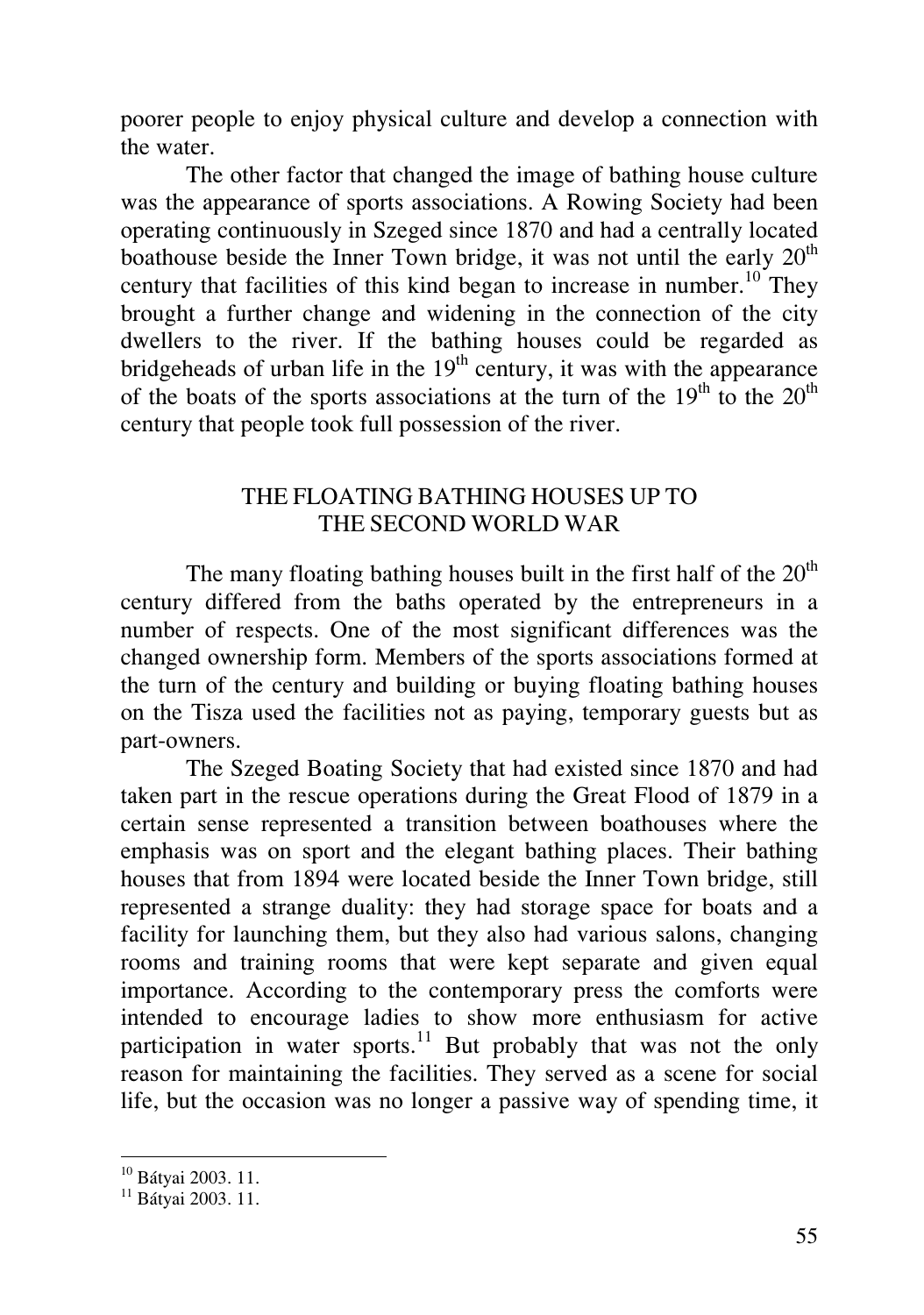was boating and swimming. The atmosphere of the "Tisza" Szeged Rowing Society and the Szeged Rowing Club established before the First World War shifted much more in the direction of sports. $^{12}$ 

As a result of the restricted opportunities for travel due to the well known events following the First World War, in the 1920s a whole series of floating bathing houses were built causing real competition for the most suitable stretches of the riverside. The groups organised on various bases wanted a place for themselves on the Tisza not only for sports but also for purposes of outward show. The wealthy members of the Szeged Regatta Society for example and the young sportsmen who formed the Szeged Swimming Society with a centre on the Upper Tisza riverside had very different financial status and social background.<sup>13</sup> In places break-away attempts upset the organisational unity. In 1926 a few members of the Boating Society tried unsuccessfully to form a new association under the name of Wesselényi Boating Club, then in 1932 earlier members of the Szeged Swimming Society established the Szeged Yachting Association. In both cases the new organisations immediately began to build new floating bathing houses.<sup>14</sup> Probably the practice of sports alone would not have led to these splits: the aim was more likely to demonstrate a separate group identity. Setting up a bathing house on the Tisza was considered to have prestige value for the main social societies. Groupings not necessarily or not at all linked to the water, such as the local Scouts association, or the Szeged Fészek Club formed by artists, writers and journalists immediately began to build bathing houses.<sup>15</sup>

Since association members had part ownership, and were able to create personal space (changing cabins, storage of boats and other equipment), the bathing houses became a kind of second home. Citizens with club membership were able to spend time with acquaintances who for the most part had similar interests and status; a kind of community life began to take shape offering people of Szeged a separate identity.

During the period examined, through physical culture and sports increased interest was shown in general in all forms of active use of leisure time. The Szeged press often dealt with the results and successes of the sports associations that probably all citizens, even those not

 $\overline{a}$ 

<sup>12</sup> Bátyai 2003 21–22.

<sup>&</sup>lt;sup>13</sup> Bátyai 2003. 25.

<sup>&</sup>lt;sup>14</sup> Bátyai 2003. 14., 35.

<sup>15</sup> Bátyai 2003. 30–34.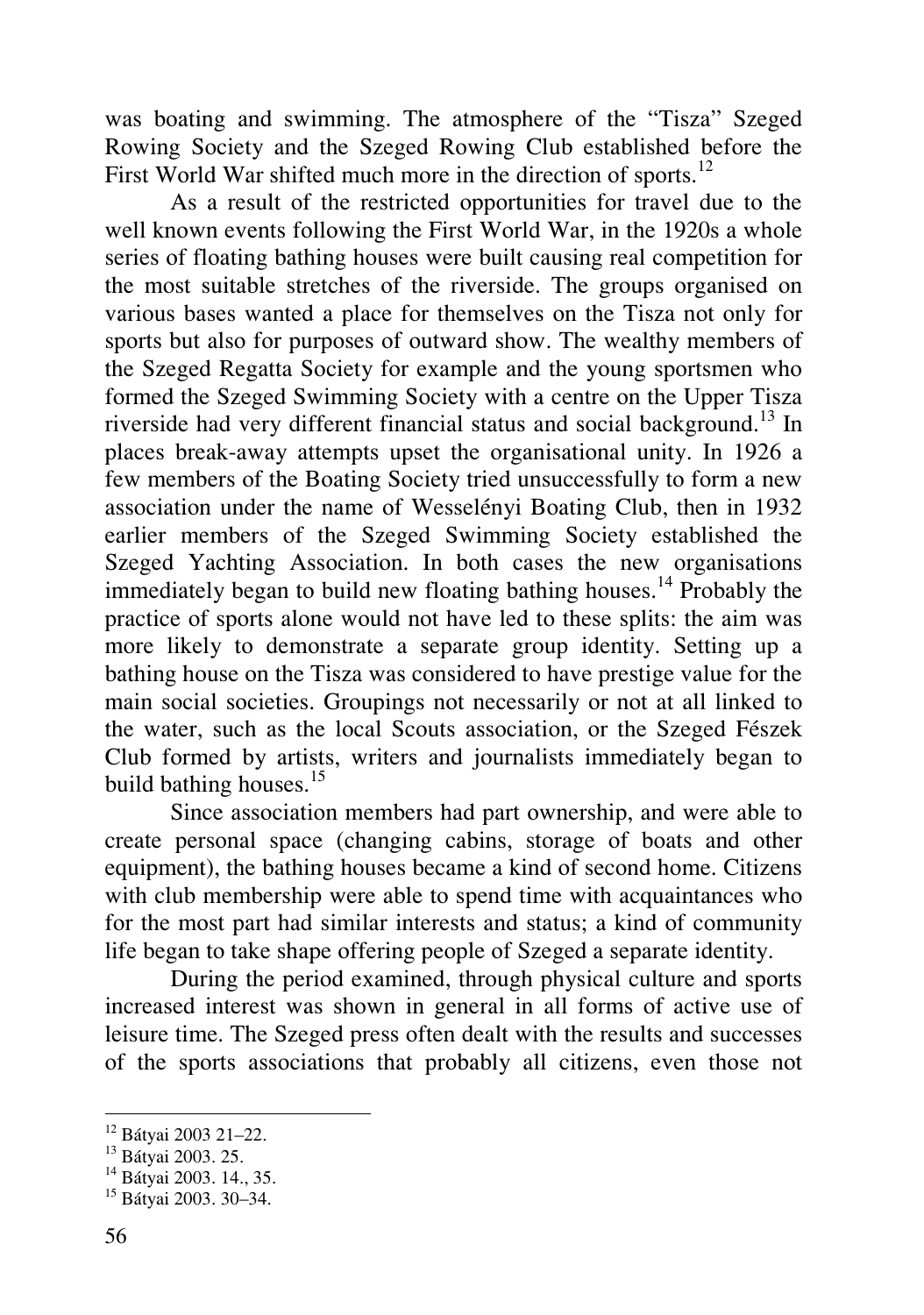engaging in water sports, could identify with, thereby strengthening the local identity. It was not only in this sense that the bathing houses were an integral part of Szeged. By organising balls and beauty competitions open to outsiders they played a part in shaping the city's formal community life. $16$ 

It must be added that there was no change in the case of the bathing houses known since the  $19<sup>th</sup>$  century. Although the strict moral norms were slightly relaxed and there was a certain opening towards water sports, bathing continued to be the main focus. There was no change in their number, moreover the new municipal bathing beaches and the clubs attracted the young public away from them.<sup>17</sup> The floating bathing houses continued to operate in this form up to the end of the Second World War when, with two exceptions, they were dismantled. The Soviet army needed the pontoons that kept the structures above the water. $^{18}$ 

#### **SUMMARY**

I have attempted to interpret the distinctive culture associated with floating bathing houses, from different aspects than those examined earlier. My focus has been primarily on the changes in society, culture and mentality that explain the significance these establishments had for the people of Szeged. It can be seen that because of the many different functions the structures served, the concept has a complex meaning. The Hungarian name *úszóház* (floating house) not only emphasises the dominant role of the building and comprises the names of boathouse, bathing house, club house, regatta house used in real life, but also the private houses built on the Tisza.<sup>19</sup> But why can it be useful to examine the phenomenon in greater depth using ethnological methods and historical sources? It can be seen that the research to be carried out here is linked to the question of spatial use and mental maps. It illustrates the direction of change in thinking about the Tisza by the people of Szeged, and shows which social strata had ties to the river in the different stages of the city's history. The urban bathing culture did not represent the form of rest involving outward show but rather formed an integral part of the everyday lives of working people. The bather was not detached from his own environment as was

-

<sup>&</sup>lt;sup>16</sup> Bátyai 2003. 13.

<sup>17</sup> Bátyai 2003. 16.

<sup>18</sup> Bátyai 2003. 4.

<sup>19</sup> Bátyai 2003. 3, Délmagyarország 21 November 2007.